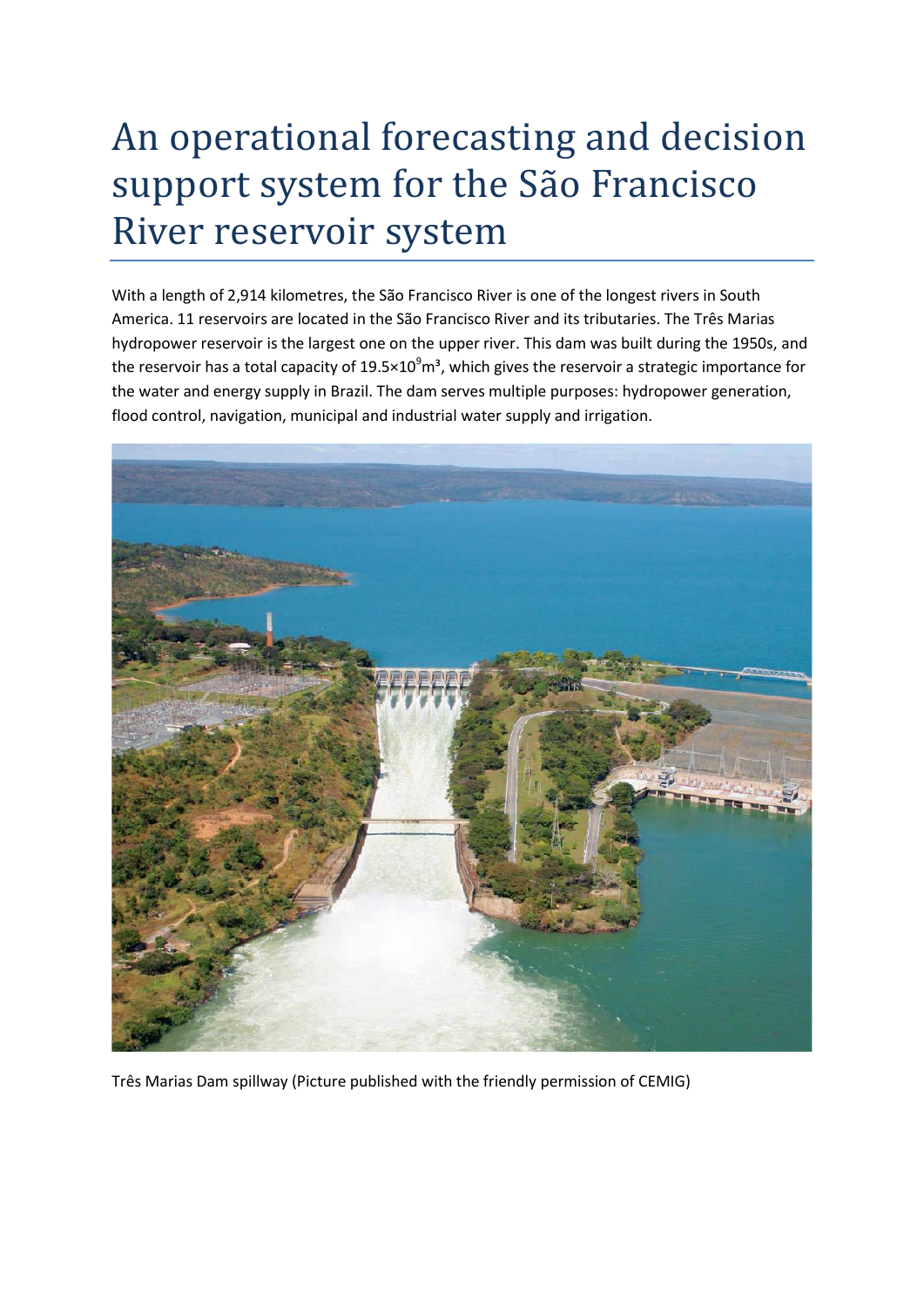## **Operational management of the São Francisco River reservoir system**

The government controlled electric energy company CEMIG (Brazil) is responsible for the short-term management of the São Francisco River reservoir system. In general, the following reservoir management policies are applied:

- In order to maximize power production, turbine flow is preferred against spillway discharge.
- The maximum forebay elevation is time dependent and limited by the reservoir's maximum operating limit or a lower operational limit that ensures sufficient flood control storage during the wet season. This policy conflicts with the target of maximizing power production.
- High discharge thresholds are defined for certain locations in the reservoir system, and these high discharge thresholds should not be exceeded.
- Large outflow gradients are should be avoided.

## **Decision support system**

The interaction of reservoirs due to cascading effects and the conflicting management policies make the reservoir management a complex task. In collaboration with the Brazilian Institute of Technology for Development (LACTEC), Deltares has developed a decision support system for reservoir management of the São Francisco River reservoir system. The operational forecasting and decision support system (DSS) is based on the open data handling platform [Delft-FEWS](http://oss.deltares.nl/web/delft-fews/about) and integrates different sources of ground information, remote sensing data and numerical weather predictions with hydrological and hydrodynamic models to generate short-term flow forecasts for up to 15 days ahead for each of the eleven reservoirs.



These forecasts are fed into the real-time control toolbox RTC-Tools. RTC-Tools determines an optimal release strategy for the forecast horizon with the help of deterministic and multi-stage stochastic optimization methods. The reservoir management is formulated as an optimization